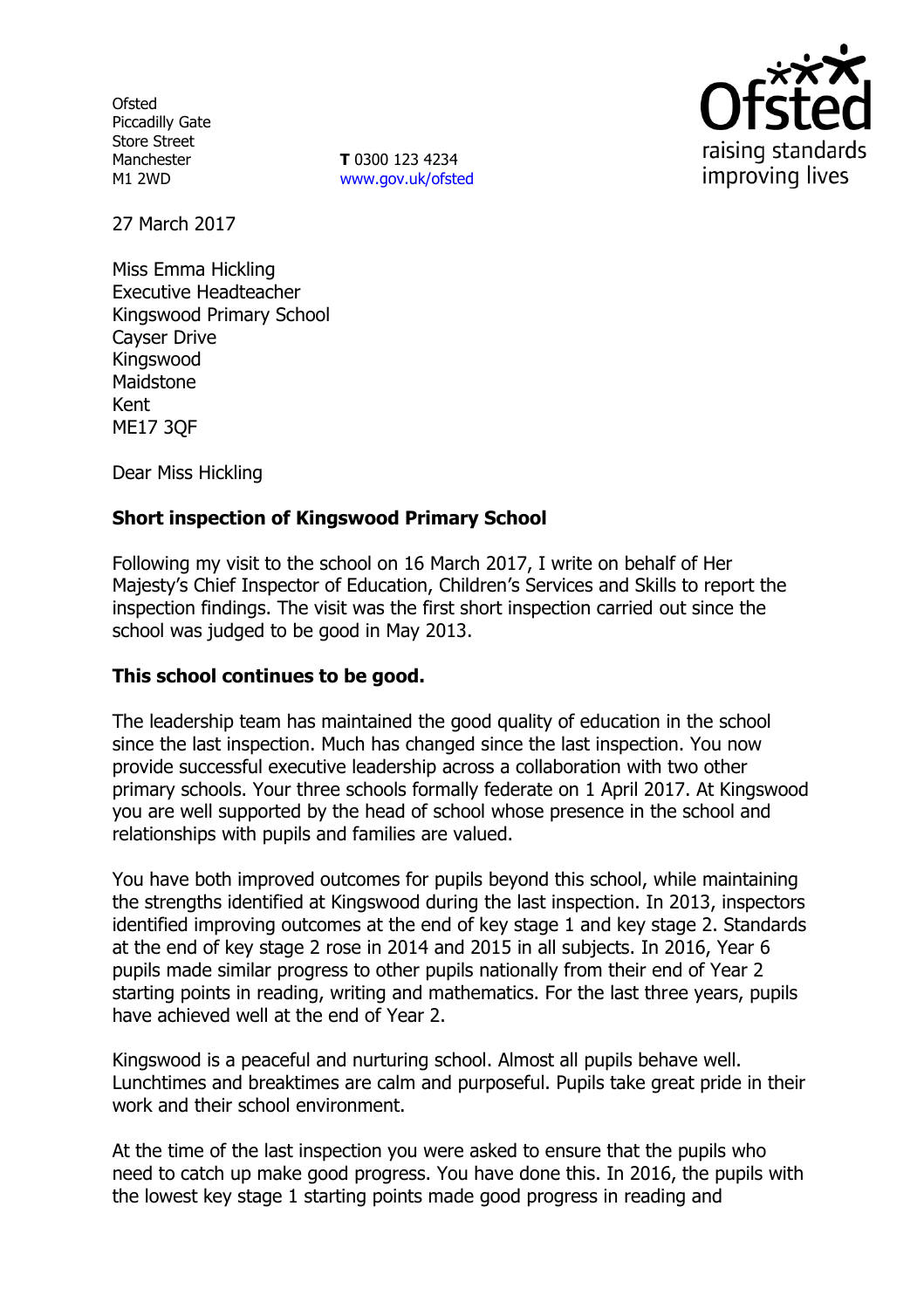

mathematics and very good progress in their writing at the end of key stage 2.

You and the head of school have a very clear understanding of what the school does well and what could be even better. You have identified that pupils require even more opportunities to develop their problem-solving and reasoning skills in mathematics.

# **Safeguarding is effective.**

The leadership team has ensured that all safeguarding arrangements are fit for purpose. Staff record any concerns they have about pupils' well-being effectively. Leaders log their actions and communication with outside agencies diligently. Leaders identify and assess risk meticulously, including when working with pupils who cannot and do not always control their own behaviours.

Senior leaders and governors have invested in improving the security of the school site. Governors monitor the systems intended to keep pupils safe. Pupils say they feel safe and that they have trusted adults in school. Almost all parents and staff feel that pupils are safe.

# **Inspection findings**

- During this inspection I looked at: how well you support the personal development and welfare of vulnerable pupils; pupils' attendance; the progress that pupils who have special educational needs and/or disabilities make in key stage 1 and key stage 2; and the progress that the most able children make in the early years.
- Leaders have created an inclusive school. Leaders also have a clear and unwavering commitment to the well-being of staff and all pupils. Rates of fixedterm exclusions and incidents of serious, poor behaviour are declining. Pupils say that most pupils behave very well and that adults deal effectively with unwanted behaviour.
- Vulnerable pupils receive a wide range of effective support. Staff know pupils very well and work closely with families. Leaders work effectively with a wide range of external agencies.
- At the time of the last inspection leaders were asked to reduce the number of unnecessary pupil absences. Leaders have done this. The attendance level of all pupils improved in 2016. This improvement has been sustained and built on this year. Leaders have significantly reduced the amount of holidays that families take during term time. Recent initiatives have led to more Gypsy, Roma and Traveller pupils and pupils who have special educational needs and/or disabilities coming to school regularly. However, not enough disadvantaged pupils come to school regularly.
- Pupils who have special educational needs and/or disabilities, including those who are working at significantly lower levels than their peers, make good progress. Individual plans have small steps of progress clearly identified and draw effectively on the specialist advice that others provide. Staff provide pupils